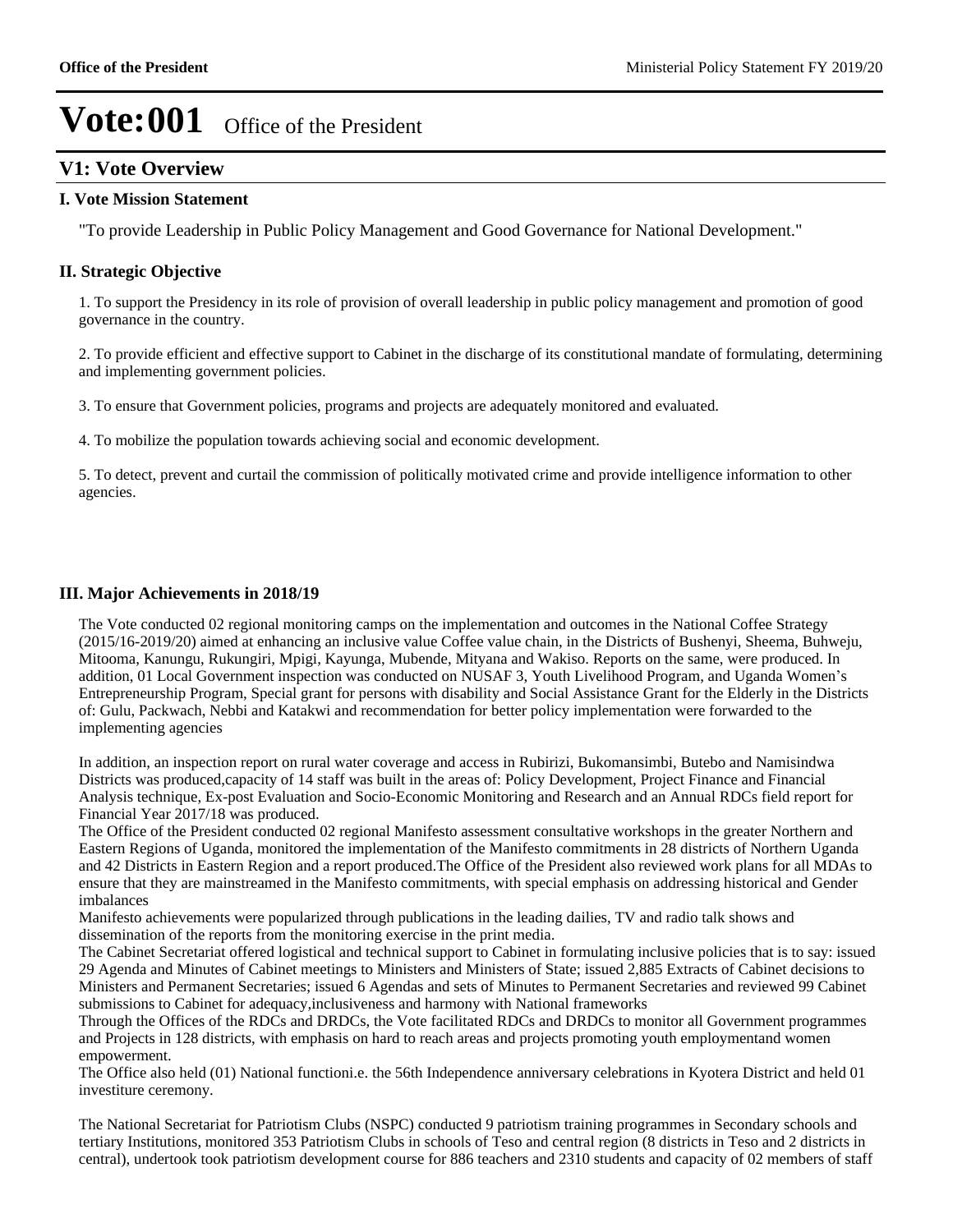built. In the same vein the Office conducted three leadership training programs for middle level managers in the Public Service to enhance their approaches to addressing Uganda's developmental challenges

The Vote facilitated the 12th JBC meeting between Uganda and Kenya held at Ridar Hotel, Seeta in August 2018. The meeting discussed and resolved issues impeding cross-border trade, free movement of persons and peaceful co-existence of transboundary communities.

The Office also facilitated four cross border meetings as follows: Uganda / Kenya on the Joint Technical Committee on border demarcation in Mombasa, Kenya; and Uganda / DRC on border demarcations, in Munyonyo. Other border meetings included: Uganda / Tanzania on the sharing of the waters of River Kagera; Uganda / Kenya on management of Trans boundary crime on Lake Victoria

Regarding Construction works for the RDC offices, construction works in Luuka commenced in quarter two and is at roofing level. The bills of quantities for the works were structured with regard to provisions of facilities for persons with disabilities The Ministry for Kampala Capital City and Metropolitan Affairs monitored Capital City Developments in the areas of Health and Education; coordinated several meetings on Opecprime Properties Uganda Limited and amendments of the KCC Act, 2010 are on-going; preparatory activities for the annual performance review for Kampala have commenced and the final output will be delivered in the next quarter; evaluation of the policy framework governing the development and service delivery in the Greater Kampalais ongoing; Draft compendium on service delivery has been developed with emphasis on equitable access to services, and consultations are on-going and the Ministry enforced and ensured compliance with the KCC Act, 2010

### **IV. Medium Term Plans**

The Vote Plans to continue engaging Ministry of Finance, Planning and Economic Development to provide the necessary funds to enable it fulfill its core mandate,especially the recently bestowed responsibility to coordinate the realization of the Government campus at Bwebajja

The Vote will also explore avenues of harnessing intrac-sectoral linkages within the Presidency for example encouraging RDCs to work closely with State Housing Monitoring Units to enhance inclusive and effective service delivery especially in hard to reach areas.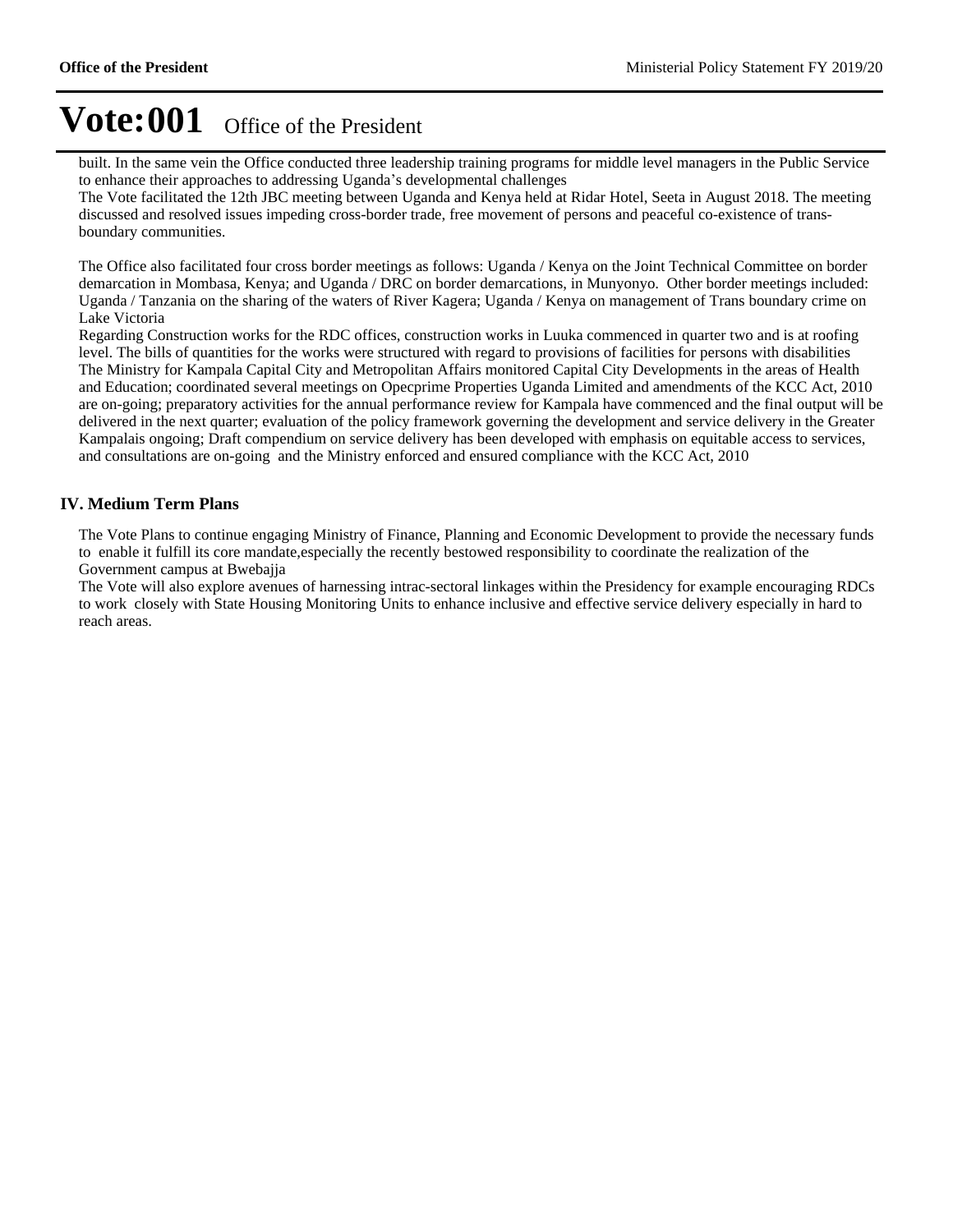## **V. Summary of Past Performance and Medium Term Budget Allocations**

**Table 5.1: Overview of Vote Expenditures (UShs Billion)**

|                  |                                                      |                    |               | 2018/19                                   |         |         |         | <b>MTEF Budget Projections</b> |         |
|------------------|------------------------------------------------------|--------------------|---------------|-------------------------------------------|---------|---------|---------|--------------------------------|---------|
|                  |                                                      | 2017/18<br>Outturn | <b>Budget</b> | <b>Approved Expenditure</b><br>by End Dec | 2019/20 | 2020/21 | 2021/22 | 2022/23                        | 2023/24 |
| <b>Recurrent</b> | Wage                                                 | 12.283             | 12.369        | 6.124                                     | 13.558  | 14.146  | 14.854  | 15.596                         | 16.376  |
|                  | Non Wage                                             | 43.503             | 51.164        | 30.928                                    | 70.868  | 81.498  | 97.798  | 117.357                        | 140.829 |
| Devt.            | GoU                                                  | 4.593              | 3.156         | 0.258                                     | 8.156   | 9.787   | 9.787   | 9.787                          | 9.787   |
|                  | Ext. Fin.                                            | 0.000              | 0.000         | 0.000                                     | 0.000   | 0.000   | 0.000   | 0.000                          | 0.000   |
|                  | <b>GoU</b> Total                                     | 60.379             | 66.689        | 37.309                                    | 92.582  | 105.432 | 122.439 | 142.741                        | 166.992 |
|                  | <b>Total GoU+Ext Fin (MTEF)</b>                      | 60.379             | 66.689        | 37.309                                    | 92.582  | 105.432 | 122.439 | 142.741                        | 166.992 |
|                  | Arrears                                              | 4.116              | 5.072         | 5.063                                     | 5.000   | 0.000   | 0.000   | 0.000                          | 0.000   |
|                  | <b>Total Budget</b>                                  | 64.496             | 71.761        | 42.372                                    | 97.582  | 105.432 | 122.439 | 142.741                        | 166.992 |
|                  | <b>A.I.A Total</b>                                   | N/A                | N/A           | N/A                                       | N/A     | N/A     | N/A     | N/A                            | N/A     |
|                  | <b>Grand Total</b>                                   | 64.496             | 71.761        | 42.372                                    | 97.582  | 105.432 | 122.439 | 142.741                        | 166.992 |
|                  | <b>Total Vote Budget</b><br><b>Excluding Arrears</b> | 60.379             | 66.689        | 37.309                                    | 92.582  | 105.432 | 122.439 | 142.741                        | 166.992 |

## **VI. Budget By Economic Clasification**

**Table V6.1 2018/19 and 2019/20 Budget Allocations by Item**

|                                        |        |          | 2018/19 Approved Budget |              |        | 2019/20 Draft Estimates |              |
|----------------------------------------|--------|----------|-------------------------|--------------|--------|-------------------------|--------------|
| Billion Uganda Shillings               | GoU    | Ext. Fin | <b>AIA</b>              | <b>Total</b> | GoU    | Ext. Fin                | <b>Total</b> |
| <b>Output Class: Outputs Provided</b>  | 50.215 | 0.000    | 0.000                   | 50.215       | 53.415 | 0.000                   | 53.415       |
| 211 Wages and Salaries                 | 14.999 | 0.000    | 0.000                   | 14.999       | 16.155 | 0.000                   | 16.155       |
| 212 Social Contributions               | 6.341  | 0.000    | 0.000                   | 6.341        | 7.046  | 0.000                   | 7.046        |
| 213 Other Employee Costs               | 3.870  | 0.000    | 0.000                   | 3.870        | 4.899  | 0.000                   | 4.899        |
| 221 General Expenses                   | 7.209  | 0.000    | 0.000                   | 7.209        | 8.592  | 0.000                   | 8.592        |
| 222 Communications                     | 0.699  | 0.000    | 0.000                   | 0.699        | 0.741  | 0.000                   | 0.741        |
| 223 Utility and Property Expenses      | 1.754  | 0.000    | 0.000                   | 1.754        | 1.466  | 0.000                   | 1.466        |
| 224 Supplies and Services              | 5.229  | 0.000    | 0.000                   | 5.229        | 5.151  | 0.000                   | 5.151        |
| 225 Professional Services              | 1.800  | 0.000    | 0.000                   | 1.800        | 1.129  | 0.000                   | 1.129        |
| 227 Travel and Transport               | 6.071  | 0.000    | 0.000                   | 6.071        | 6.107  | 0.000                   | 6.107        |
| 228 Maintenance                        | 2.243  | 0.000    | 0.000                   | 2.243        | 2.130  | 0.000                   | 2.130        |
| <b>Output Class: Outputs Funded</b>    | 13.318 | 0.000    | 0.000                   | 13.318       | 31.011 | 0.000                   | 31.011       |
| 263 To other general government units  | 13.318 | 0.000    | 0.000                   | 13.318       | 31.011 | 0.000                   | 31.011       |
| <b>Output Class: Capital Purchases</b> | 3.156  | 0.000    | 0.000                   | 3.156        | 8.156  | 0.000                   | 8.156        |
| 312 FIXED ASSETS                       | 3.156  | 0.000    | 0.000                   | 3.156        | 8.156  | 0.000                   | 8.156        |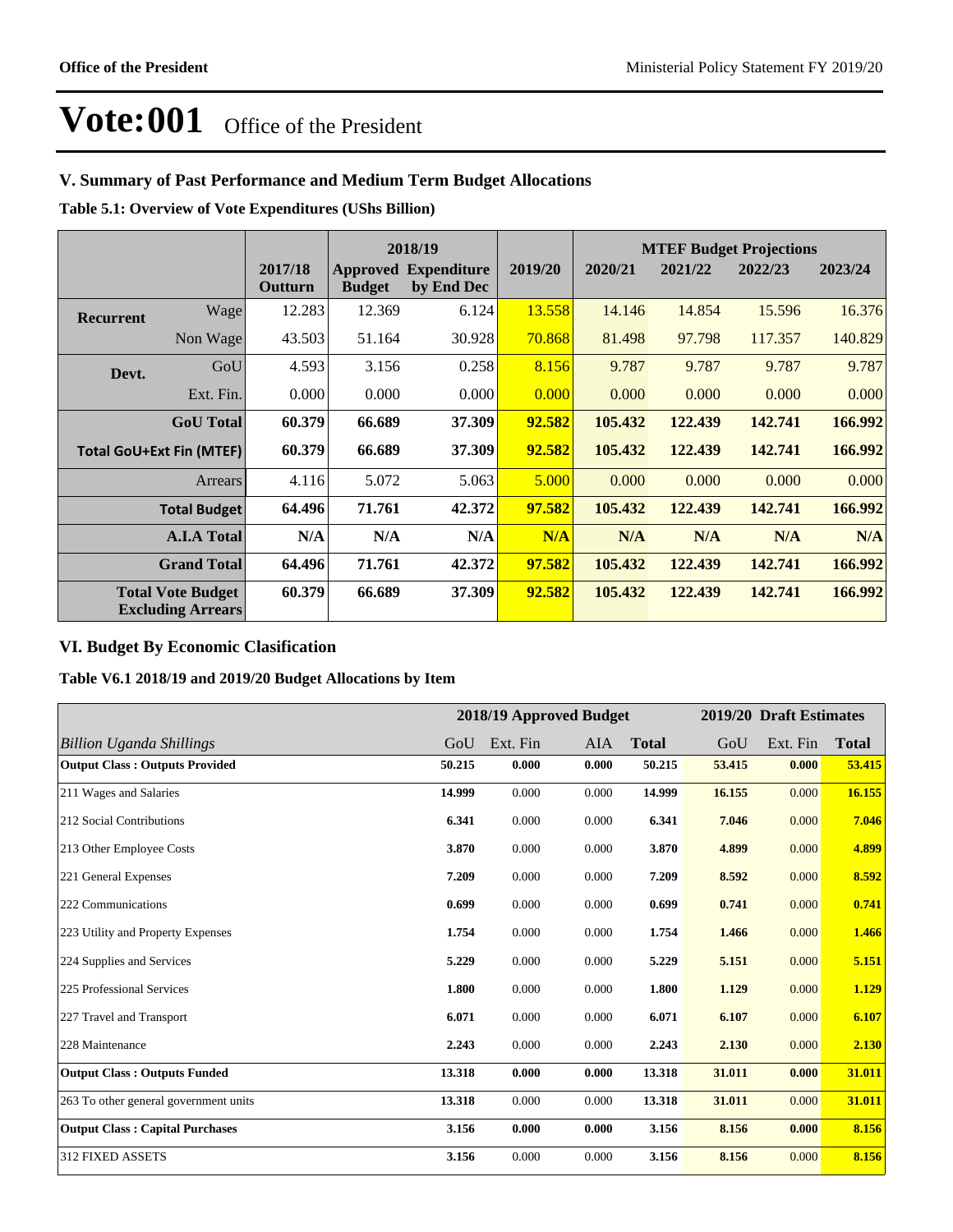| <b>Output Class: Arrears</b>   | 5.072  | 0.000 | 0.000 | 5.072  | 5.000  | 0.000 | 5.000  |
|--------------------------------|--------|-------|-------|--------|--------|-------|--------|
| 321 DOMESTIC                   | 5.072  | 0.000 | 0.000 | 5.072  | 5.000  | 0.000 | 5.000  |
| <b>Grand Total:</b>            | 71.761 | 0.000 | 0.000 | 71.761 | 97.582 | 0.000 | 97.582 |
| <b>Total excluding Arrears</b> | 66.689 | 0.000 | 0.000 | 66.689 | 92.582 | 0.000 | 92.582 |

### **VII. Budget By Programme And Subprogramme**

### **Table V7.1: Past Expenditure Outturns and Medium Term Projections by Programme and SubProgramme**

| <b>Billion Uganda shillings</b>                                                     | FY 2018/19            |                                  |                                   |                                             | <b>Medium Term Projections</b> |         |         |         |  |
|-------------------------------------------------------------------------------------|-----------------------|----------------------------------|-----------------------------------|---------------------------------------------|--------------------------------|---------|---------|---------|--|
|                                                                                     | FY 2017/18<br>Outturn | <b>Approved</b><br><b>Budget</b> | <b>Spent By</b><br><b>End Dec</b> | 2019-20<br><b>Proposed</b><br><b>Budget</b> | 2020-21                        | 2021-22 | 2022-23 | 2023-24 |  |
| 01 Oversight, Monitoring and<br>Evaluation & Inspection of policies and<br>programs | 2.380                 | 6.813                            | 3.042                             | 6.813                                       | 6.813                          | 6.862   | 6.862   | 6.972   |  |
| 03 Monitoring & Evaluation                                                          | 0.512                 | 1.341                            | 0.590                             | 1.761                                       | 0.000                          | 0.000   | 0.230   | 6.632   |  |
| 04 Monitoring & Inspection                                                          | 0.325                 | 1.315                            | 0.655                             | 0.624                                       | 0.000                          | 6.632   | 0.000   | 0.340   |  |
| 05 Economic Affairs and Policy Development                                          | 0.449                 | 1.363                            | 0.499                             | 1.633                                       | 0.000                          | 0.230   | 6.632   | 0.000   |  |
| 12 Manifesto Implementation Unit                                                    | 1.094                 | 2.795                            | 1.298                             | 2.795                                       | 6.813                          | 0.000   | 0.000   | 0.000   |  |
| 02 Cabinet Support and Policy<br><b>Development</b>                                 | 3.318                 | 3.438                            | 1.474                             | 3.438                                       | 3.874                          | 4.125   | 4.125   | 12.707  |  |
| 07 Cabinet Secretariat                                                              | 3.318                 | 3.438                            | 1.474                             | 3.438                                       | 3.874                          | 4.125   | 4.125   | 12.707  |  |
| 03 Government Mobilisation,<br><b>Monitoring and Awards</b>                         | 12.587                | 13.628                           | 13.836                            | 31.361                                      | 31.927                         | 40.060  | 45.028  | 49.970  |  |
| 01 Headquarters (Media Centre and RDCs)                                             | 12.236                | 13.318                           | 13.705                            | 31.011                                      | 30.635                         | 38.560  | 43.408  | 49.300  |  |
| 13 Presidential Awards Committee                                                    | 0.351                 | 0.309                            | 0.130                             | 0.350                                       | 1.292                          | 1.500   | 1.620   | 0.670   |  |
| 04 Security Administration                                                          | 8.531                 | 9.646                            | 7.176                             | 4.940                                       | 9.000                          | 5.120   | 5.120   | 5.120   |  |
| 01 Headquarters (Security Sector<br>Coordination)                                   | 8.531                 | 9.646                            | 7.176                             | 4.940                                       | 9.000                          | 5.120   | 5.120   | 5.120   |  |
| 49 General administration, Policy and<br>planning                                   | 37.680                | 38.236                           | 16.844                            | 51.030                                      | 53.817                         | 66.272  | 81.606  | 92.224  |  |
| 0001 Construction of GoU offices                                                    | 1.000                 | 0.000                            | 0.000                             | 0.000                                       | 0.000                          | 0.000   | 0.000   | 0.000   |  |
| 0007 Strengthening of the President's Office                                        | 3.593                 | 0.000                            | 0.000                             | 0.000                                       | 0.000                          | 0.000   | 0.000   | 0.000   |  |
| 01 Headquarters                                                                     | 33.016                | 34.995                           | 16.544                            | 42.789                                      | 43.945                         | 56.399  | 71.734  | 82.436  |  |
| 10 Statutory                                                                        | 0.070                 | 0.085                            | 0.043                             | 0.085                                       | 0.085                          | 0.085   | 0.085   | 0.000   |  |
| 1507 Strengthening Office of the President                                          | 0.000                 | 3.156                            | 0.258                             | 8.156                                       | 9.787                          | 9.787   | 9.787   | 9.787   |  |
| <b>Total for the Vote</b>                                                           | 64.496                | 71.761                           | 42.372                            | 97.582                                      | 105.432                        | 122.439 | 142.741 | 166.992 |  |
| <b>Total Excluding Arrears</b>                                                      | 60.379                | 66.689                           | 37.309                            | 92.582                                      | 105.432                        | 122.439 | 142.741 | 166.992 |  |

### **VIII. Programme Performance and Medium Term Plans**

**Table V8.1: Programme Outcome and Outcome Indicators ( Only applicable for FY 2019/20)**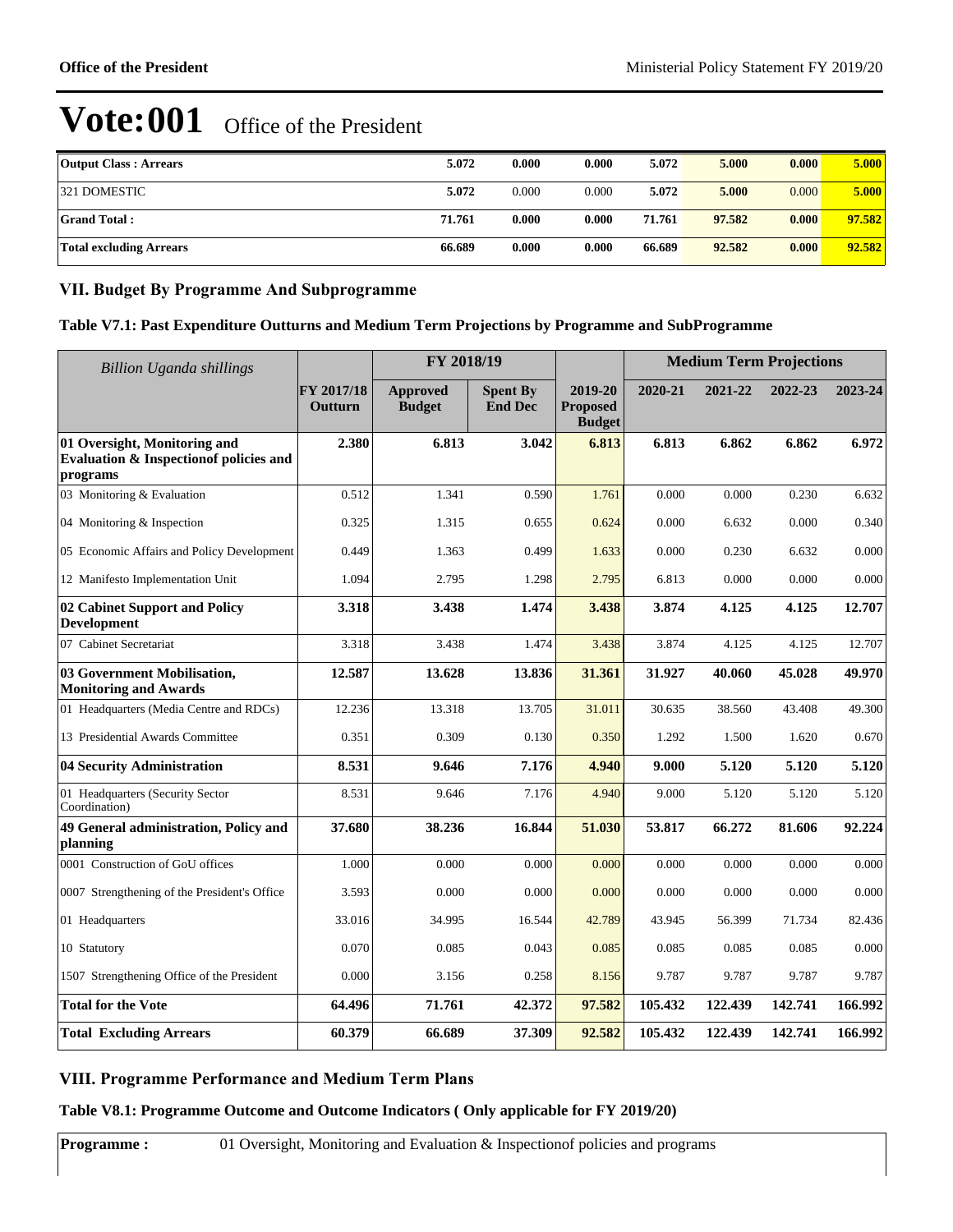**Programme Objective**  To provide the Presidency with timely and well researched information on the implementation of key **:** Government Programs.

**Responsible Officer:** Director, Economic Affairs and Research

**Programme Outcome:** Improved Service delivery.

*Sector Outcomes contributed to by the Programme Outcome*

#### **1. Strengthened Policy Management across Government**

|                                                     |                                                                                                                                                        | <b>Performance Targets</b> |                  |                            |                   |                         |
|-----------------------------------------------------|--------------------------------------------------------------------------------------------------------------------------------------------------------|----------------------------|------------------|----------------------------|-------------------|-------------------------|
|                                                     | <b>Outcome Indicators</b>                                                                                                                              |                            |                  | 2019/20                    | 2020/21           | 2021/22                 |
|                                                     |                                                                                                                                                        | <b>Baseline</b>            | <b>Base year</b> | <b>Target</b>              | Projection        | Projection              |
|                                                     | • Percentage of M&E recommendations acted upon by MDAs and LGs.                                                                                        | 20%                        | 2016             | 80%                        | 90%               | 100%                    |
|                                                     | • Percentage of recommendations from inspections acted upon by MDAs and LGs.                                                                           | 20%                        | 2015             | 80%                        | 90%               | 100%                    |
| · Percentage of Manifesto commitments implemented.  |                                                                                                                                                        |                            |                  | 60%                        | 80%               | 100%                    |
| <b>SubProgramme: 03 Monitoring &amp; Evaluation</b> |                                                                                                                                                        |                            |                  |                            |                   |                         |
|                                                     | Output: 01 Monitoring the performance of government policies, programmes and projects                                                                  |                            |                  |                            |                   |                         |
|                                                     | Number of public programmes/projects inspected in National Priorities.                                                                                 |                            |                  | 15%                        | 17%               | 20%                     |
|                                                     | Percentage of follow up action undertaken on issues identified from monitoring exercises.                                                              |                            |                  | 100%                       | 100%              | 100%                    |
| <b>SubProgramme: 04 Monitoring &amp; Inspection</b> |                                                                                                                                                        |                            |                  |                            |                   |                         |
| <b>Output: 02 Economic policy implementation</b>    |                                                                                                                                                        |                            |                  |                            |                   |                         |
|                                                     | Number of dialogue meetings held with MDAs to address issues identified during monitoring.                                                             |                            |                  | $\overline{2}$             |                   |                         |
|                                                     | <b>SubProgramme: 12 Manifesto Implementation Unit</b>                                                                                                  |                            |                  |                            |                   |                         |
|                                                     | <b>Output: 03 Monitoring Implementation of Manifesto Commitments</b>                                                                                   |                            |                  |                            |                   |                         |
|                                                     | Annual manifesto implementation handbook distributed to MDAs                                                                                           |                            |                  | <b>Yes</b>                 | Yes               | Yes                     |
| No. of manifesto tracking reports produced.         |                                                                                                                                                        |                            |                  | 4                          | 4                 | $\overline{\mathbf{4}}$ |
| Percentage of manifesto commitmets implemented      |                                                                                                                                                        |                            |                  | 60%                        | 80%               | 100%                    |
| <b>Programme:</b>                                   | 02 Cabinet Support and Policy Development                                                                                                              |                            |                  |                            |                   |                         |
| <b>Programme Objective</b>                          | To support Cabinet in the discharge of its Constitutional mandate under Art. 111(2) of determining,<br>formulating and implementing Government Policy. |                            |                  |                            |                   |                         |
| <b>Responsible Officer:</b>                         | Under Secretary, Cabinet Secretariat                                                                                                                   |                            |                  |                            |                   |                         |
|                                                     | <b>Programme Outcome:</b> Relevant , inclusive and coherent polices.                                                                                   |                            |                  |                            |                   |                         |
|                                                     | <b>Sector Outcomes contributed to by the Programme Outcome</b>                                                                                         |                            |                  |                            |                   |                         |
| 1. Effective Public Administration sector           |                                                                                                                                                        |                            |                  |                            |                   |                         |
|                                                     |                                                                                                                                                        |                            |                  | <b>Performance Targets</b> |                   |                         |
|                                                     | <b>Outcome Indicators</b>                                                                                                                              |                            |                  | 2019/20                    | 2020/21           | 2021/22                 |
|                                                     |                                                                                                                                                        | <b>Baseline</b>            | Base vear        | <b>Target</b>              | <b>Projection</b> | Projection              |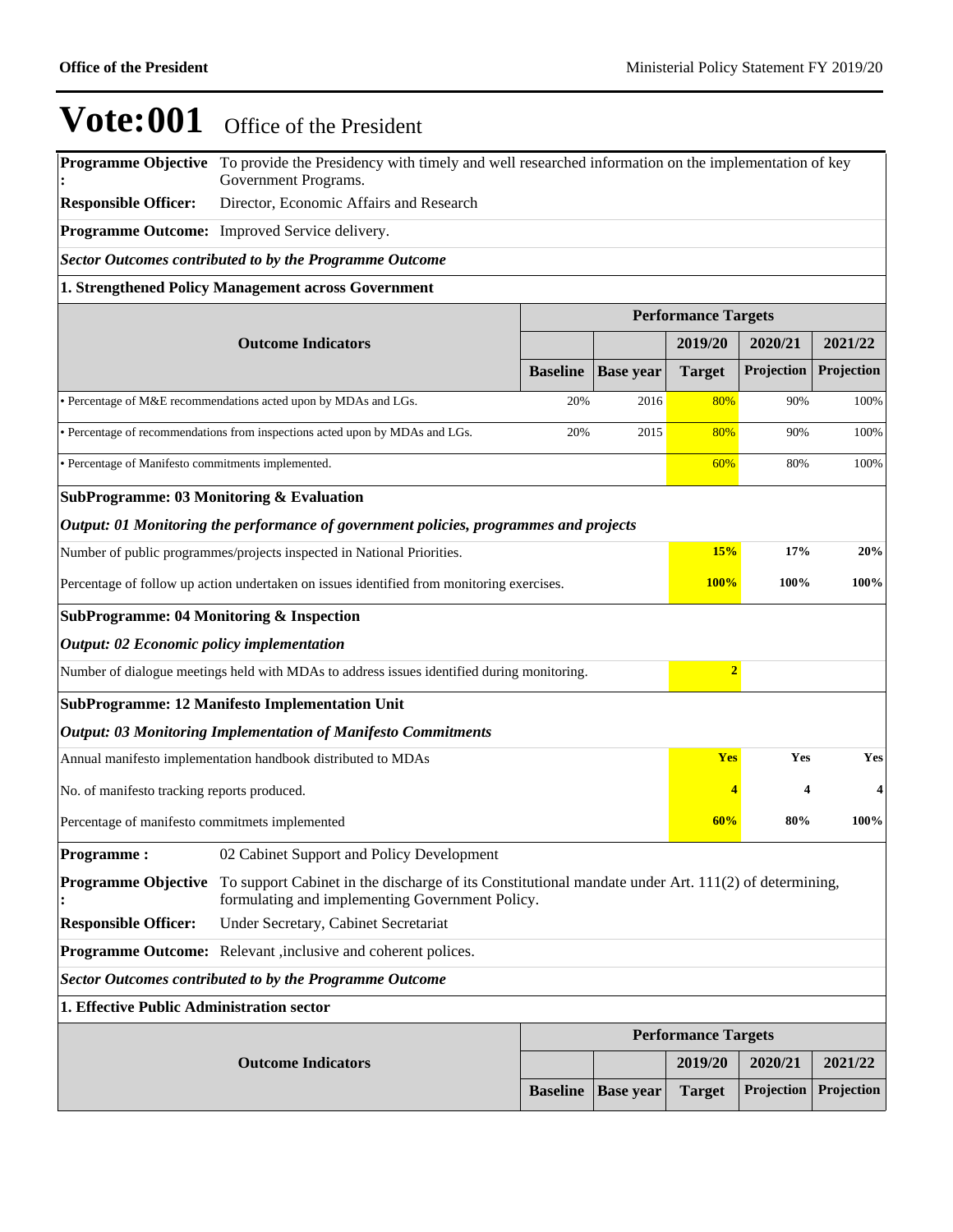| • Percentage of Cabinet decisions acted upon.                                                                                                                                                         |                                                                                                                                                                                                                                                                                                                                                                                                                                                                                                                                                                 | 20% | 2016 | 95%                        | 97%     | 97%     |  |  |  |  |
|-------------------------------------------------------------------------------------------------------------------------------------------------------------------------------------------------------|-----------------------------------------------------------------------------------------------------------------------------------------------------------------------------------------------------------------------------------------------------------------------------------------------------------------------------------------------------------------------------------------------------------------------------------------------------------------------------------------------------------------------------------------------------------------|-----|------|----------------------------|---------|---------|--|--|--|--|
|                                                                                                                                                                                                       | • Percentage of Cabinet submissions complying with Regulatory Best Practices.<br>80%<br>2016<br>95%<br>97%<br>97%                                                                                                                                                                                                                                                                                                                                                                                                                                               |     |      |                            |         |         |  |  |  |  |
| <b>SubProgramme: 07 Cabinet Secretariat</b>                                                                                                                                                           |                                                                                                                                                                                                                                                                                                                                                                                                                                                                                                                                                                 |     |      |                            |         |         |  |  |  |  |
| <b>Output: 01 Cabinet meetings supported</b>                                                                                                                                                          |                                                                                                                                                                                                                                                                                                                                                                                                                                                                                                                                                                 |     |      |                            |         |         |  |  |  |  |
|                                                                                                                                                                                                       | Average number of days taken to scrutinize Cabinet submissions                                                                                                                                                                                                                                                                                                                                                                                                                                                                                                  |     |      | $\overline{\mathbf{4}}$    | 4       | 3       |  |  |  |  |
|                                                                                                                                                                                                       | Average time taken to communicate Cabinet decisions to MDAs after confirmation of minutes (Days)                                                                                                                                                                                                                                                                                                                                                                                                                                                                |     |      |                            | 4       | 4       |  |  |  |  |
|                                                                                                                                                                                                       | <b>Output: 03 Capacityfor policy formulation strengthened</b>                                                                                                                                                                                                                                                                                                                                                                                                                                                                                                   |     |      |                            |         |         |  |  |  |  |
|                                                                                                                                                                                                       | Percentage of the comprehensive long term policy development plan implementation                                                                                                                                                                                                                                                                                                                                                                                                                                                                                |     |      | 50%                        | 50%     | 55%     |  |  |  |  |
| <b>Programme:</b>                                                                                                                                                                                     | 03 Government Mobilisation, Monitoring and Awards                                                                                                                                                                                                                                                                                                                                                                                                                                                                                                               |     |      |                            |         |         |  |  |  |  |
|                                                                                                                                                                                                       | effectively monitor Government programs at the District level.<br>2. To support the National Secretariat of Patriotism Clubs in inculcating the values of Nationalism and<br>Patriotism among the youth in Secondary schools.<br>3. To support the Presidential Awards Committee in taking charge of the custodianship and administration<br>of Uganda's National Honours and Awards.<br>4. To facilitate the National Leadership Institute - Kyankwanzi (NALI) in conducting Leadership training<br>programs for all Managers in the Public Service of Uganda. |     |      |                            |         |         |  |  |  |  |
| <b>Responsible Officer:</b>                                                                                                                                                                           | Secretary, Office of the President<br>Programme Outcome: % of population knowledgeable about government programmes.                                                                                                                                                                                                                                                                                                                                                                                                                                             |     |      |                            |         |         |  |  |  |  |
|                                                                                                                                                                                                       | <b>Sector Outcomes contributed to by the Programme Outcome</b>                                                                                                                                                                                                                                                                                                                                                                                                                                                                                                  |     |      |                            |         |         |  |  |  |  |
| 1. Improved service delivery                                                                                                                                                                          |                                                                                                                                                                                                                                                                                                                                                                                                                                                                                                                                                                 |     |      |                            |         |         |  |  |  |  |
| 2. Patriotic citizens:<br>Effectively coordinated Patriotism Clubs in all Secondary Schools for more transformative and nationalistic citizens<br>3. Strengthened Policy Management across Government |                                                                                                                                                                                                                                                                                                                                                                                                                                                                                                                                                                 |     |      |                            |         |         |  |  |  |  |
|                                                                                                                                                                                                       |                                                                                                                                                                                                                                                                                                                                                                                                                                                                                                                                                                 |     |      | <b>Performance Targets</b> |         |         |  |  |  |  |
|                                                                                                                                                                                                       | <b>Outcome Indicators</b>                                                                                                                                                                                                                                                                                                                                                                                                                                                                                                                                       |     |      | 2019/20                    | 2020/21 | 2021/22 |  |  |  |  |
|                                                                                                                                                                                                       | Projection<br>Projection<br><b>Baseline</b><br><b>Base year</b><br><b>Target</b>                                                                                                                                                                                                                                                                                                                                                                                                                                                                                |     |      |                            |         |         |  |  |  |  |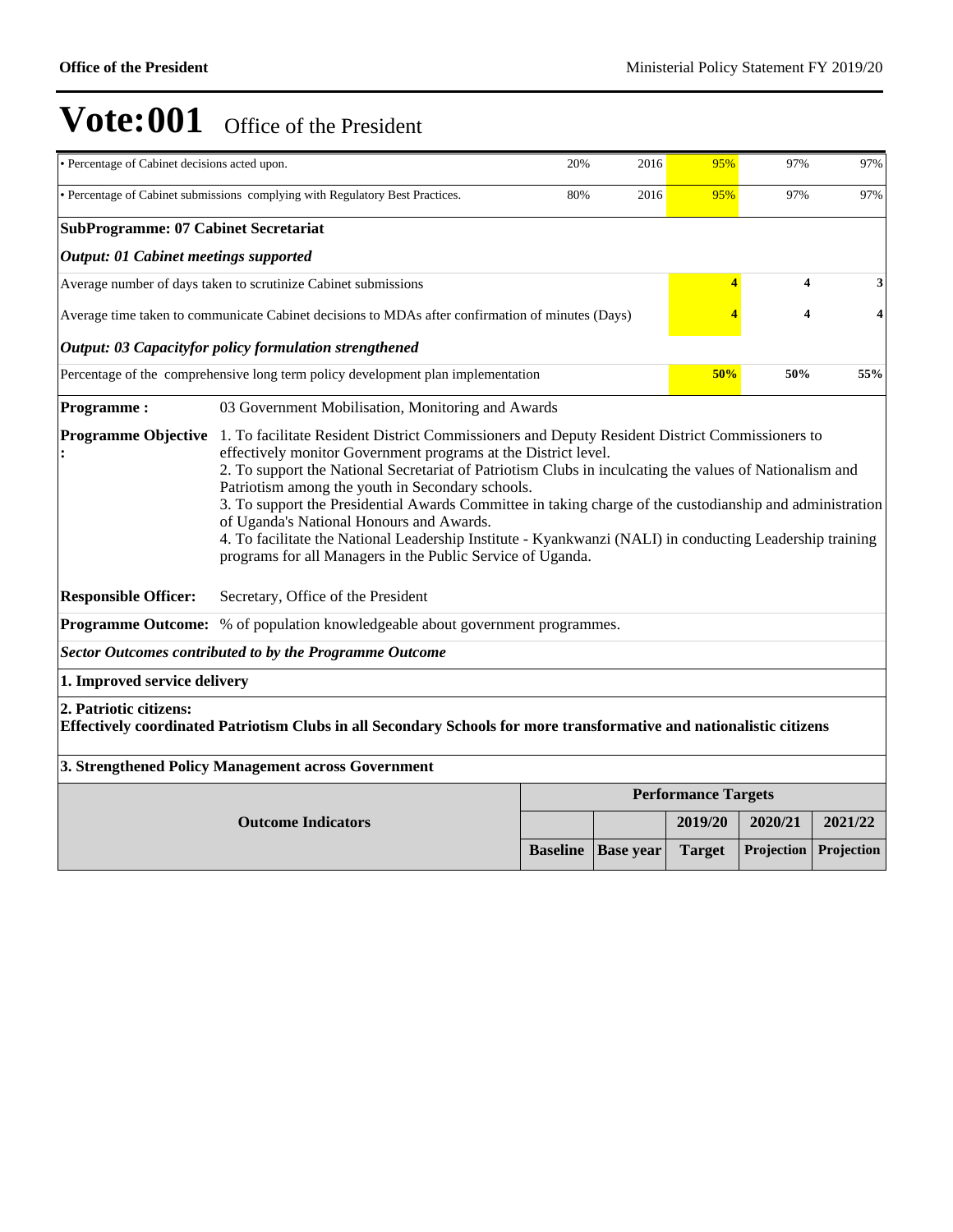|                                                                                                             | N/A                                                                                                                                                                                                                                            |                 |                  |                            |            |            |  |  |
|-------------------------------------------------------------------------------------------------------------|------------------------------------------------------------------------------------------------------------------------------------------------------------------------------------------------------------------------------------------------|-----------------|------------------|----------------------------|------------|------------|--|--|
|                                                                                                             | SubProgramme: 01 Headquarters (Media Centre and RDCs)                                                                                                                                                                                          |                 |                  |                            |            |            |  |  |
|                                                                                                             | <b>Output: 52 Mobilisation and Implementation Monitoring</b>                                                                                                                                                                                   |                 |                  |                            |            |            |  |  |
|                                                                                                             | 40<br>Number of programmes and projects monitored by RDCs<br>40<br>40                                                                                                                                                                          |                 |                  |                            |            |            |  |  |
|                                                                                                             | Number of sensitization and awareness meetings conducted                                                                                                                                                                                       |                 |                  | 6,480                      | 6,480      | 6,480      |  |  |
| <b>Output: 53 Patriotism promoted</b>                                                                       |                                                                                                                                                                                                                                                |                 |                  |                            |            |            |  |  |
|                                                                                                             | Number of training programmes conducted for teachers and students                                                                                                                                                                              |                 |                  | 17                         | 20         | 25         |  |  |
| <b>Programme:</b>                                                                                           | 04 Security Administration                                                                                                                                                                                                                     |                 |                  |                            |            |            |  |  |
|                                                                                                             | <b>Programme Objective</b> To coordinate the National Security Agencies to ensure stability and National territorial integrity.                                                                                                                |                 |                  |                            |            |            |  |  |
| <b>Responsible Officer:</b>                                                                                 | Secretary, Office of the President                                                                                                                                                                                                             |                 |                  |                            |            |            |  |  |
|                                                                                                             | <b>Programme Outcome:</b> Peace and security in the country.                                                                                                                                                                                   |                 |                  |                            |            |            |  |  |
|                                                                                                             |                                                                                                                                                                                                                                                |                 |                  |                            |            |            |  |  |
| <b>Sector Outcomes contributed to by the Programme Outcome</b><br>1. Effective Public Administration sector |                                                                                                                                                                                                                                                |                 |                  |                            |            |            |  |  |
|                                                                                                             |                                                                                                                                                                                                                                                |                 |                  | <b>Performance Targets</b> |            |            |  |  |
|                                                                                                             | <b>Outcome Indicators</b>                                                                                                                                                                                                                      |                 |                  | 2019/20                    | 2020/21    | 2021/22    |  |  |
|                                                                                                             |                                                                                                                                                                                                                                                | <b>Baseline</b> | <b>Base year</b> | <b>Target</b>              | Projection | Projection |  |  |
| $\overline{N/A}$                                                                                            |                                                                                                                                                                                                                                                |                 |                  |                            |            |            |  |  |
| N/A                                                                                                         |                                                                                                                                                                                                                                                |                 |                  |                            |            |            |  |  |
| <b>Programme:</b>                                                                                           | 49 General administration, Policy and planning                                                                                                                                                                                                 |                 |                  |                            |            |            |  |  |
| <b>Programme Objective</b>                                                                                  | 1. To support and coordinate the execution of the Constitutional Mandate of the Office of the President.<br>2. To provide financial and human resource management services to staff and ensuring their efficient and<br>effective utilization. |                 |                  |                            |            |            |  |  |
| <b>Responsible Officer:</b>                                                                                 | Muhindo. E. Ngene - Under Secretary, Finance & Administration                                                                                                                                                                                  |                 |                  |                            |            |            |  |  |
|                                                                                                             | Programme Outcome: Enhanced Policy guidance and strategic direction.                                                                                                                                                                           |                 |                  |                            |            |            |  |  |
|                                                                                                             | <b>Sector Outcomes contributed to by the Programme Outcome</b>                                                                                                                                                                                 |                 |                  |                            |            |            |  |  |
| 1. Improved service delivery                                                                                |                                                                                                                                                                                                                                                |                 |                  |                            |            |            |  |  |
| 2. Patriotic citizens:                                                                                      | Effectively coordinated Patriotism Clubs in all Secondary Schools for more transformative and nationalistic citizens                                                                                                                           |                 |                  |                            |            |            |  |  |
|                                                                                                             | 3. Strengthened Policy Management across Government                                                                                                                                                                                            |                 |                  |                            |            |            |  |  |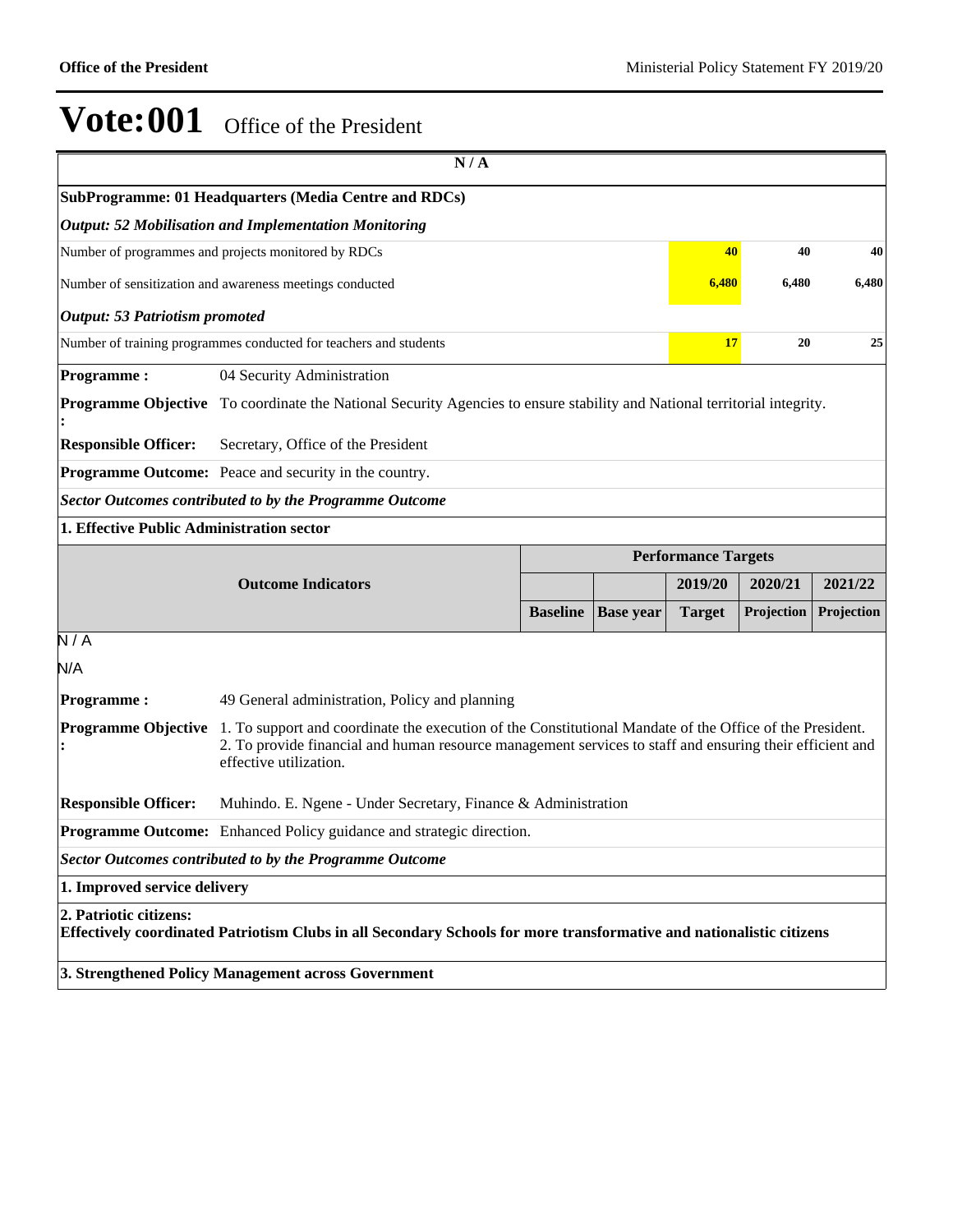| <b>Outcome Indicators</b>                                      |        | <b>Performance Targets</b>         |               |         |                                |  |  |
|----------------------------------------------------------------|--------|------------------------------------|---------------|---------|--------------------------------|--|--|
|                                                                |        |                                    | 2019/20       | 2020/21 | 2021/22                        |  |  |
|                                                                |        | <b>Baseline</b>   <b>Base</b> year | <b>Target</b> |         | <b>Projection</b>   Projection |  |  |
| • Efficient and effective resource management and utilization. | Medium | 2016                               | High          | High    | High                           |  |  |
| N/A                                                            |        |                                    |               |         |                                |  |  |

## **IX. Major Capital Investments And Changes In Resource Allocation**

#### **Table 9.1: Major Capital Investment (Capital Purchases outputs over 0.5Billion)**

|                                                                                                                              | FY 2018/19                                                                                    |                                                                                                                                                                                                                                           | FY 2019/20                                                                                                                                                     |
|------------------------------------------------------------------------------------------------------------------------------|-----------------------------------------------------------------------------------------------|-------------------------------------------------------------------------------------------------------------------------------------------------------------------------------------------------------------------------------------------|----------------------------------------------------------------------------------------------------------------------------------------------------------------|
|                                                                                                                              | <b>Appr. Budget and Planned Outputs</b><br><b>Expenditures and Achievements by</b><br>end Dec |                                                                                                                                                                                                                                           |                                                                                                                                                                |
| Vote 001 Office of the President                                                                                             |                                                                                               |                                                                                                                                                                                                                                           |                                                                                                                                                                |
| Program: 16 49 General administration, Policy and planning                                                                   |                                                                                               |                                                                                                                                                                                                                                           |                                                                                                                                                                |
| Development Project : 1507 Strengthening Office of the President                                                             |                                                                                               |                                                                                                                                                                                                                                           |                                                                                                                                                                |
| Output: 16 49 72 Government Buildings and Administrative Infrastructure                                                      |                                                                                               |                                                                                                                                                                                                                                           |                                                                                                                                                                |
| One office block constructed for the RDC in Luuka<br>Retention Monies for construction works at Mubende and<br>Adjumani paid |                                                                                               | The construction is on going and is at roofing<br>stage.<br>Retention Monies for construction works at<br>Mubende and Adjumani yet to be paid because<br>the Defects Liability period is yet to end.                                      | One RDC office block constructed in Butambala.<br>RDCs offices in Amuru and Kamuli renovated.<br>Retention monies for the construction works at<br>Luuka paid. |
| <b>Total Output Cost(Ushs Thousand)</b>                                                                                      | 1,000,000                                                                                     | $\bf{0}$                                                                                                                                                                                                                                  | 1,000,000                                                                                                                                                      |
| Gou Dev't:                                                                                                                   | 1,000,000                                                                                     | $\Omega$                                                                                                                                                                                                                                  | 1,000,000                                                                                                                                                      |
| Ext Fin:                                                                                                                     | $\Omega$                                                                                      | $\Omega$                                                                                                                                                                                                                                  |                                                                                                                                                                |
| A.I.A:                                                                                                                       | $\mathbf{0}$                                                                                  | $\Omega$                                                                                                                                                                                                                                  |                                                                                                                                                                |
| Output: 16 49 75 Purchase of Motor Vehicles and Other Transport Equipment                                                    |                                                                                               |                                                                                                                                                                                                                                           |                                                                                                                                                                |
| 373 tyres purchased<br>Eight double Cabin Pickups purchased<br>One Station Wagon Procured                                    |                                                                                               | 373 tyres purchased<br>Contract cleared by Solicitor General and<br>delivery is awaited in the third quarter of FY<br>2018/19.<br>Contract cleared by Solicitor General and<br>delivery is awaited in the third quarter of FY<br>2018/19. | 250 tyres procured<br>39(thirty nine) double cabin pickups, One station<br>Wagon and saloon car procured.<br>One station wagon vehicle procured.               |
| <b>Total Output Cost(Ushs Thousand)</b>                                                                                      | 1,840,423                                                                                     | 100,800                                                                                                                                                                                                                                   | 6,556,194                                                                                                                                                      |
| Gou Dev't:                                                                                                                   | 1,840,423                                                                                     | 100,800                                                                                                                                                                                                                                   | 6,556,194                                                                                                                                                      |
| Ext Fin:                                                                                                                     | $\theta$                                                                                      | $\Omega$                                                                                                                                                                                                                                  |                                                                                                                                                                |
| A.I.A:                                                                                                                       | $\Omega$                                                                                      | $\Omega$                                                                                                                                                                                                                                  |                                                                                                                                                                |

### **X. Vote Challenges and Plans To Improve Performance**

#### **Vote Challenges**

Inadequate monitoring of Government policies,programs and projects.

a) Effective mobilization of the population for development requires mechanically sound vehicles given the rugged terrain RDCs/DRDCs traverse to popularize the Government programmes as directed by H.E the President and also in fulfilment of their constitutional mandate.At the moment,over 70%(91 out of 129) of vehicles for RDCs and DRDCs are aged(above 10 years) and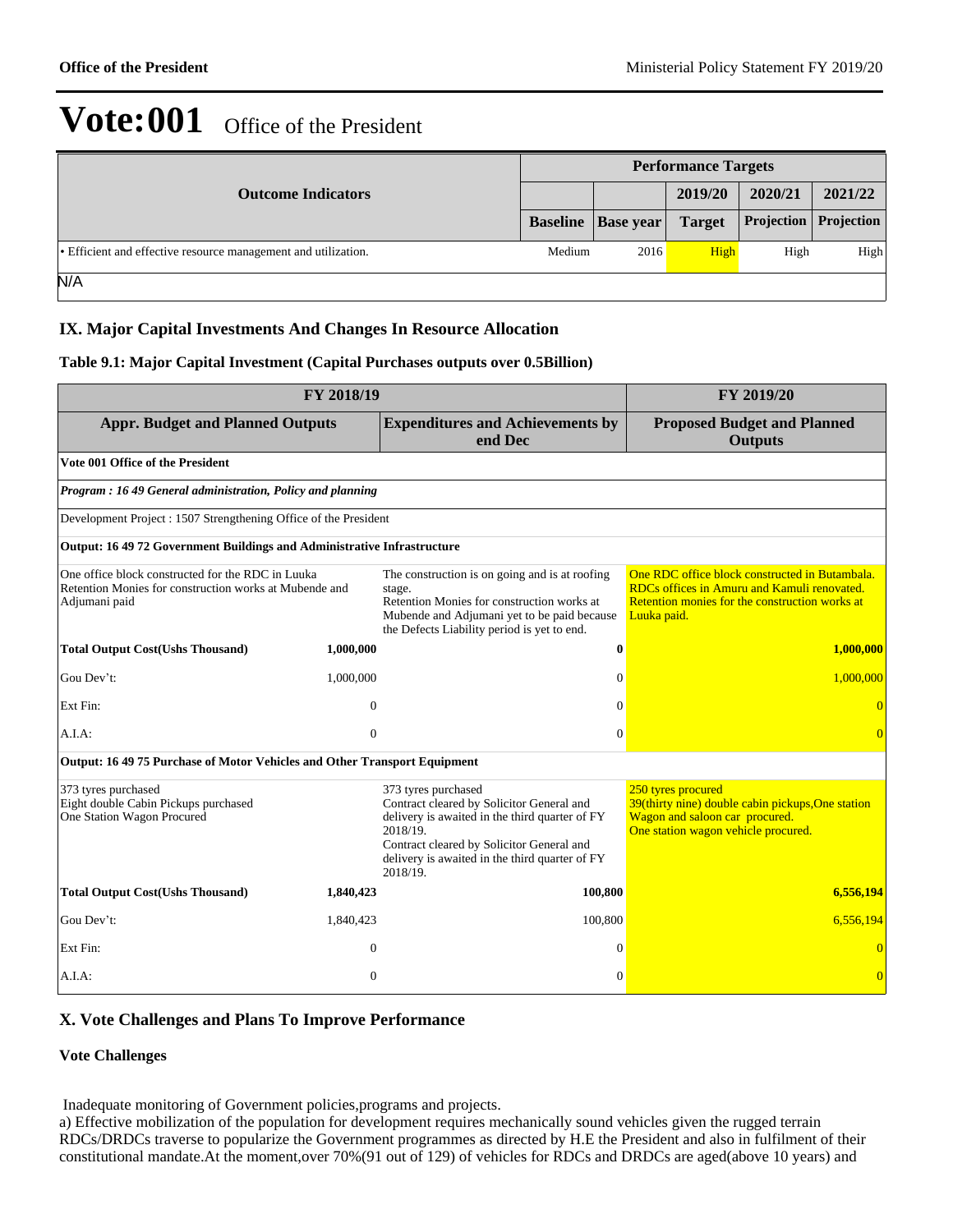need replacement. In addition the office of the President requires 75 new vehicles to cater for the newly appointed RDCs and DRDCs.However 1.54 bn is provided for in the MTEF ceiling resulting into huge funding gap of Ushs. 23.87 bn amidst the exorbitant costs of maintaining the old fleet. The current provision only allows the Office of the President to procure only 10 vehicles. With this provision, it is likely to take about 20 years to procure the required vehicles for the RDCs and DRDCs. b) The vehicles for RDCs breakdown frequently due to their poor mechanical condition and the rough terrain they operate in. This has greatly increased the cost of servicing and repairs and yet the money available is inadequate  $$ c) Shs. 6.63bn to meet the additional cost implication arising out of the creation of new districts. Ten (10) new Districts namely: Kagadi, Kakumiro, Omoro and Rubanda (operationalized in the FY 2016/17) and an additional six (06) was operationalized in FY 2017/18 i.e. Namisindwa, Pakwach, Butebo, Rukiga, Kyotera and Bunyangabo.,six districts were operationalized in FY 2018/19(Nabilatuk,Bugweri,Kasanda,kwania,Kapelebyong and Kikuube.Also seven districts will be operationalized next Financial year(Obongi,Kazo,Rwampara,Kitagwenda,Madi-Okollo,Karenga and Lusot

Restrictive budget ceilings for raising ideology levels of the youth and promotion of Patriotism:

a) The Vote requires Shs. 4.5 billion to cater for infrastructure development at NALI in terms of constructing new dormitories, class rooms and other related infrastructure  $-i$  if NALI is to rise up to the challenges of hosting the National Service Program as well as other senior Government officials during retreats.

b) An additional 1bn is required for the National Secretariat of Patriotism Clubs to cover all Secondary Schools in Uganda for patriotism and ideological re-orientation activities.

Therefore, a total funding gap of Shs. 5.5bn remains in FY 2019/20 for raising ideology and patriotism

 Inadequate Budgetary provision to the Office of the President to monitor implementation of Cabinet Decision and the Policies passed by Cabinet

 Uganda is known for having good policies but their implementation has remained a challenge. As office of the President we are mandated to monitor and assess the effectiveness of these policies and the Cabinet decisions taken so as to evaluate their effectiveness, efficiency, relevancy and impacts to enable the Office advice Cabinet and the Chief Executive. However the inadequate budget provisions cannot enable the Office carry out its mandate. The office request 4.0 billion shillings to deliver on that core mandate

0 The government is in its third year of implementing the Manifesto. It is handy that Midterm review is done to determine to what extent the social contract between the government and the people has been achieved. However the Budget provision in the MTEF ceiling to fund the Manifesto commitments is too inadequate for a full scale evaluation. The Office of the President requires 2.5 billion shillings to carry out its evaluation.

### **Plans to improve Vote Performance**

The Vote will carry out evaluations on Government Policies and also increase its oversight role in monitoring of Government Polices, Programmes and Projects so as to improve on service delivery.

## **XI Off Budget Support**

#### **Table 11.1 Off-Budget Support by Sub-Programme**

N/A

## **XII. Vote Cross Cutting Policy And Other Budgetary Issues**

## **Issue Type: HIV/AIDS Table 12.1: Cross- Cutting Policy Issues**

| ISSUE LYPE:                               | $\mathbf{H}$ V/AIDS                                                                 |
|-------------------------------------------|-------------------------------------------------------------------------------------|
| Objective :                               | To integrate HIV/AIDS issues in the office of the President activities              |
| <b>Issue of Concern:</b>                  | Inadequate knowledge about HIV by the population                                    |
| <b>Planned Interventions:</b>             | The RDCs will use part of the airtime on radio stations to sensitize the population |
| <b>Budget Allocation (Billion):</b> 0.420 |                                                                                     |
| <b>Performance Indicators:</b>            | number of sensitizations conducted                                                  |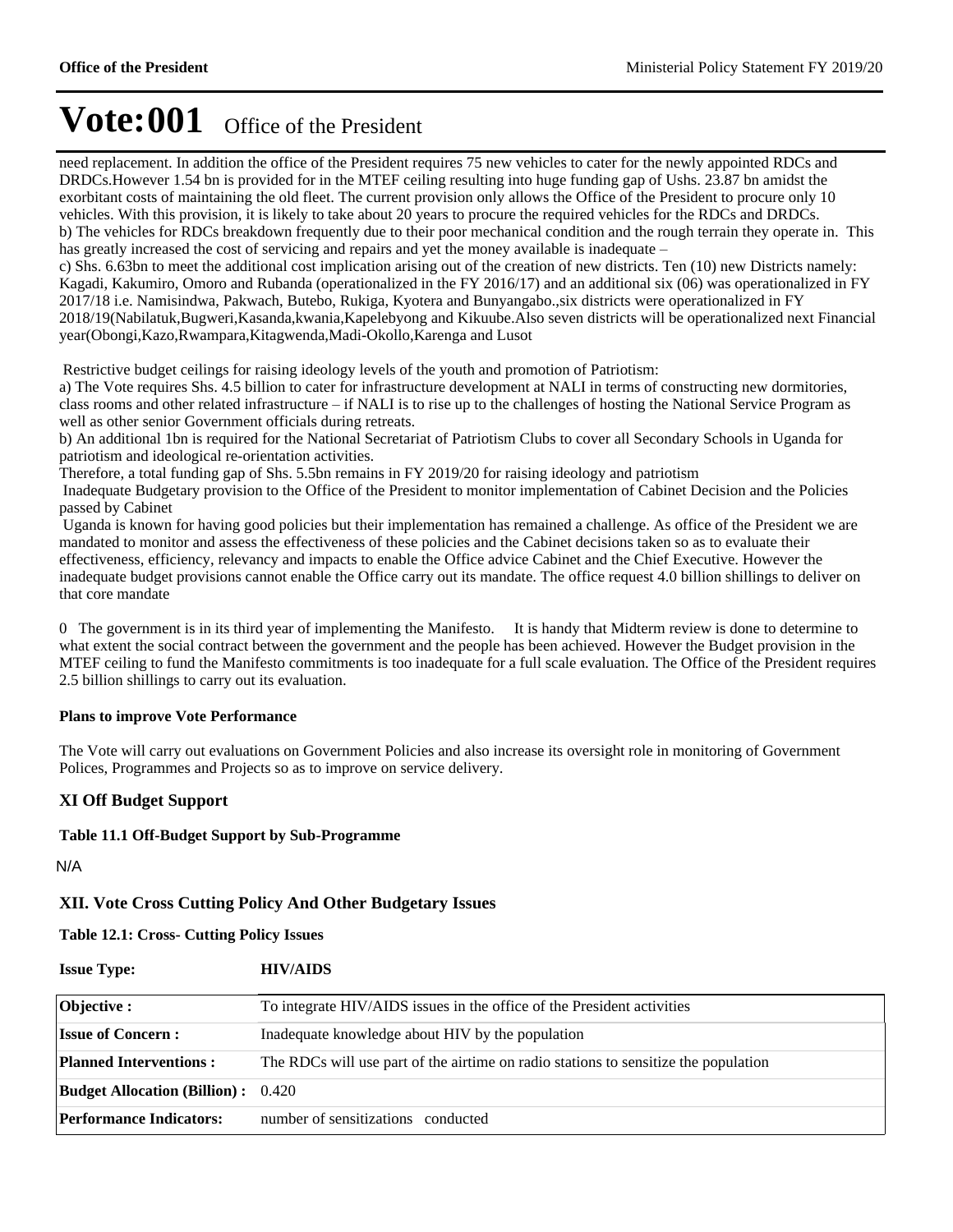| <b>Issue Type:</b>                  | Gender                                                                                                                |
|-------------------------------------|-----------------------------------------------------------------------------------------------------------------------|
| Objective:                          | To integrate gender in the office of the President activities                                                         |
| <b>Issue of Concern:</b>            | Inadequate Gender integration into the office of the President activities                                             |
| <b>Planned Interventions:</b>       | Monitor the implementation of gender concerns contained in the bills of quantities for all<br>development projects    |
| <b>Budget Allocation (Billion):</b> | 0.150                                                                                                                 |
| <b>Performance Indicators:</b>      | number of monitoring reports produced                                                                                 |
| Objective:                          | To integrate gender issues into patriotism clubs in schools                                                           |
| <b>Issue of Concern:</b>            | Inadequate representation in the leadership of patriotic clubs by the girl child                                      |
| <b>Planned Interventions:</b>       | Implement guidelines to ensure that there is at least two female representatives in the patriotism<br>club leadership |
| <b>Budget Allocation (Billion):</b> | 0.100                                                                                                                 |
| <b>Performance Indicators:</b>      | Number of patriotism clubs with at least two female representatives                                                   |
| <b>Issue Type:</b>                  | <b>Enviroment</b>                                                                                                     |
| Objective:                          | To integrate the issues of the environment into the activities for office of the President                            |
| <b>Issue of Concern:</b>            | Environmental degradation i various parts of the Country                                                              |
| <b>Planned Interventions:</b>       | RDCs will sensitize the population about the dangers of environmental degradation                                     |
| <b>Budget Allocation (Billion):</b> | 0.100                                                                                                                 |
| <b>Performance Indicators:</b>      | number of sensitization meetings conducted                                                                            |

## **XIII. Personnel Information**

## **Table 13.1 Staff Establishment Analysis**

| <b>Title</b>                | <b>Salary Scale</b> | <b>Number Of Approved Positions</b> | <b>Number Of Filled Positions</b> |
|-----------------------------|---------------------|-------------------------------------|-----------------------------------|
| <b>COMMISSIONER</b>         | U <sub>1</sub>      | 2                                   | $\vert$ 0                         |
| PRINC INFORM OFFICER        | U <sub>2</sub>      | 6                                   | 2                                 |
| PRINC. PERS. SECRETARY      | U <sub>2</sub>      | 5                                   | 2 <sub>1</sub>                    |
| PRINC. POLICY. ANLYST       | U <sub>2</sub>      | 3                                   | $\vert$ 2                         |
| Principal Economist         | U <sub>2</sub>      | 4                                   |                                   |
| <b>SEN. INFORM. OFFICER</b> | U3                  | 5                                   | $\theta$                          |
| SEN. PERSON. SECRETARY      | U <sub>3</sub>      | 14                                  | 6                                 |
| AS                          | U <sub>4</sub>      | 3                                   | $\theta$                          |
| PERSONAL SECRETARY          | U <sub>4</sub>      | 16                                  | $\mathfrak{S}$                    |
| <b>RECEIPTIONIST</b>        | U <sub>4</sub>      | 4                                   |                                   |
| SEN ACCOUNTS ASSISTANT      | U <sub>5</sub>      | 7                                   | 2 <sub>1</sub>                    |
| POOL STENO                  | U <sub>6</sub>      | 12                                  | $\overline{2}$                    |
| OFFICE TYPIST               | U7                  | 68                                  | 25                                |
| <b>DRIVER</b>               | U <sub>8</sub>      | 175                                 | 97                                |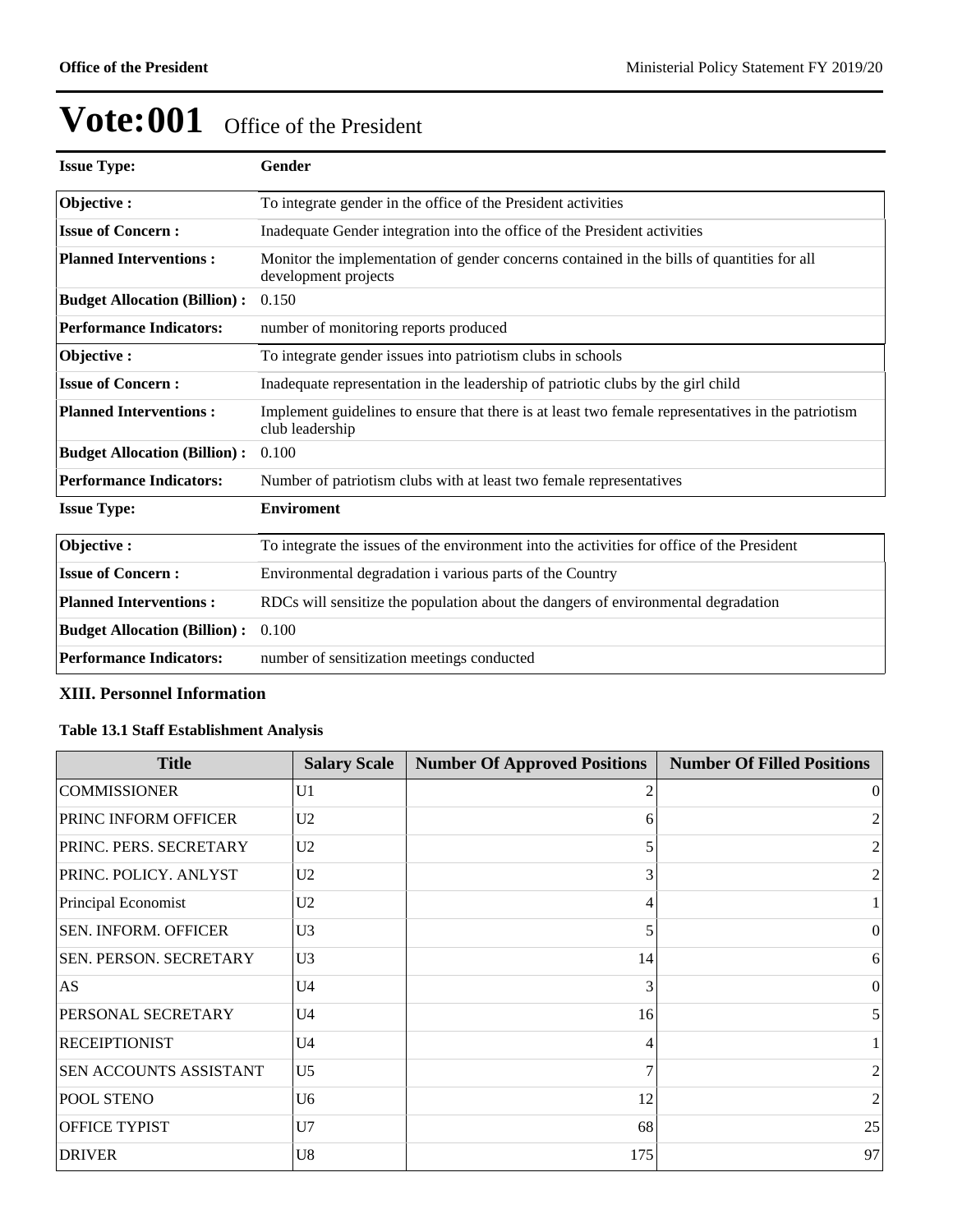| <b>OFFICE ATTENDANT</b>      | U8  | 120' | 110 <sup>1</sup> |
|------------------------------|-----|------|------------------|
| <b>COMM</b><br><b>ASSIST</b> | UIE |      | 0                |

#### **Table 13.2 Staff Recruitment Plan**

| Post Title             | <b>Salalry Scale</b> | No. Of<br>Approved<br>Posts | No Of Filled<br>Posts | <b>Vacant Posts</b> | No. of Posts<br><b>Cleared for Filling</b><br>FY2019/20 |
|------------------------|----------------------|-----------------------------|-----------------------|---------------------|---------------------------------------------------------|
| AS                     | U <sub>4</sub>       | 3                           | $\theta$              | 3                   |                                                         |
| ASSIST. COMM           | UIE                  | 3                           | $\theta$              | 3                   |                                                         |
| <b>COMMISSIONER</b>    | U1                   | $\overline{2}$              | $\overline{0}$        | $\overline{2}$      |                                                         |
| <b>DRIVER</b>          | U8                   | 175                         | 97                    | 78                  | 78                                                      |
| OFFICE ATTENDANT       | U8                   | 120                         | 110                   | 10                  | 10                                                      |
| OFFICE TYPIST          | U7                   | 68                          | 25                    | 43                  | 43                                                      |
| PERSONAL SECRETARY     | U <sub>4</sub>       | 16                          | 5                     | 11                  | 11                                                      |
| POOL STENO             | U <sub>6</sub>       | 12                          | $\mathfrak{D}$        | 10                  | 10                                                      |
| PRINC INFORM OFFICER   | U <sub>2</sub>       | 6                           | $\overline{c}$        | 4                   |                                                         |
| PRINC. PERS. SECRETARY | U2                   | 5                           | $\overline{c}$        | 3                   |                                                         |
| PRINC. POLICY. ANLYST  | U2                   | 3                           | $\overline{c}$        |                     |                                                         |
| Principal Economist    | U <sub>2</sub>       | 4                           |                       | 3                   |                                                         |
| <b>RECEIPTIONIST</b>   | U <sub>4</sub>       | $\overline{4}$              |                       | 3                   |                                                         |
| SEN ACCOUNTS ASSISTANT | U <sub>5</sub>       | $\overline{7}$              | $\overline{c}$        | 5                   |                                                         |
| SEN. INFORM. OFFICER   | U3                   | 5                           | $\theta$              | 5                   |                                                         |
| SEN. PERSON. SECRETARY | U3                   | 14                          | 6                     | 8                   | 8                                                       |
| <b>Total</b>           |                      | 447                         | 255                   | 192                 | 192                                                     |